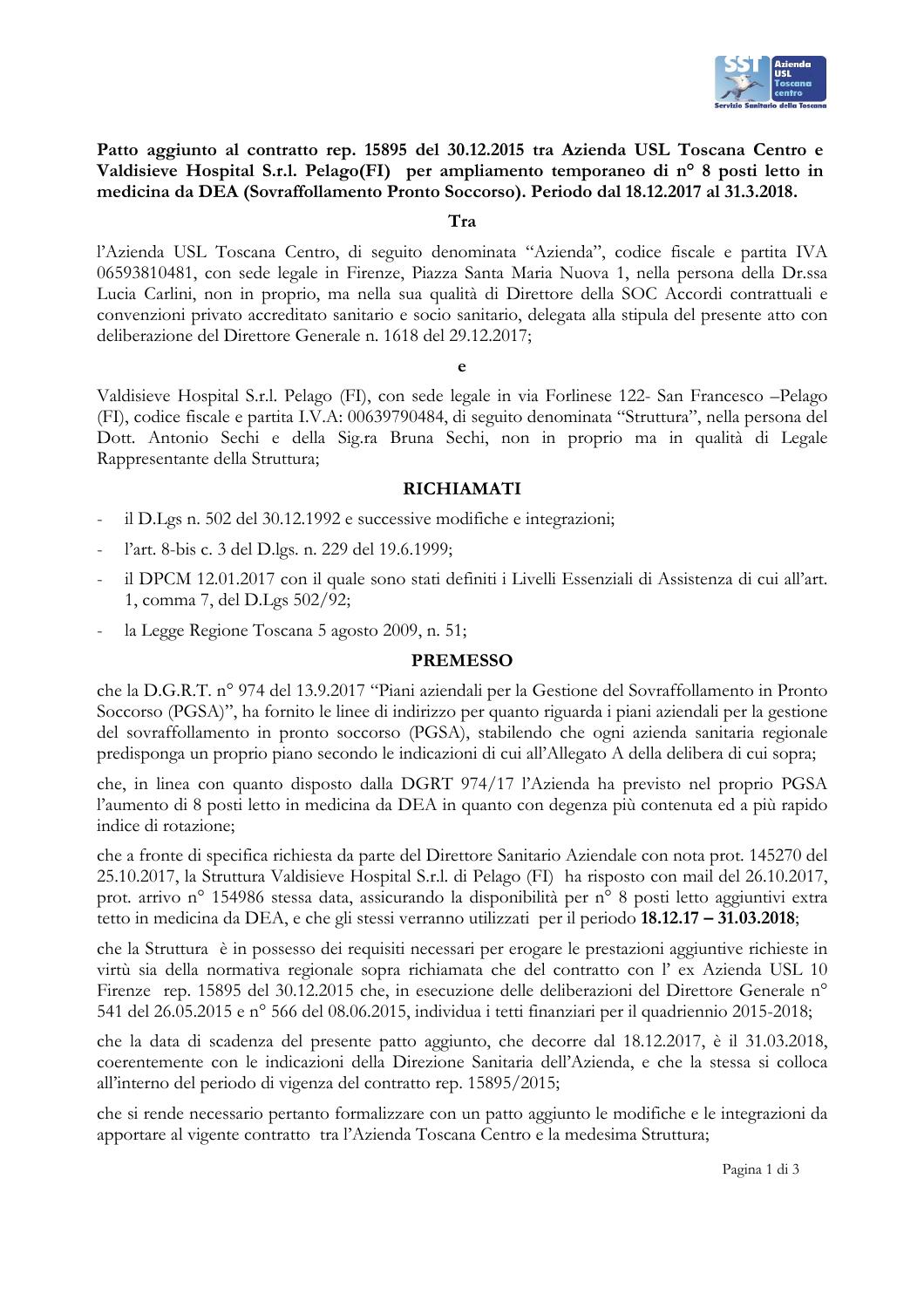

# SI CONCORDA QUANTO SEGUE:

- 1. la premessa costituisce parte integrante del presente atto;
- 2. i posti letto previsti nel contratto rep. 15895/2015 possono essere incrementi fino ad un massimo di 8 posti letto extra tetto in medicina da DEA nell'ambito delle misure per la gestione del sovraffollamento in pronto soccorso. Resta inteso che l'attivazione dei ricoveri è pertinenza della Direzione Sanitaria Aziendale che valuterà la sussistenza delle condizioni per disporre l'utilizzo degli 8 posti letto. L'Azienda è tenuta, di conseguenza, solo al pagamento dei DRG corrispondenti ai ricoveri disposti;
- 3. viene definita la durata del presente patto aggiunto, che decorre dal 18.12.2017 e scade il 31.03.2018, coerentemente con le indicazioni della Direzione Sanitaria dell'Azienda, che si colloca all'interno del periodo di vigenza del contratto rep. 15895/2015;
- 4. le parti si danno reciprocamente atto che, nelle more della sottoscrizione del presente patto aggiunto, sono fatti salvi i rapporti eventualmente intercorsi secondo quanto previsto nel medesimo patto e nel contratto originario, nel periodo intercorrente tra la decorrenza (18.12.2017) e la data di seconda sottoscrizione;
- 5. per gli 8 posti letto extra tetto in medicina da DEA sono applicati i DRG corrispondenti alle prestazioni richieste per il ricovero;
- 6. dall'adozione del presente patto derivano i seguenti costi massimi aggiuntivi per l'Azienda: - anno 2017: € 50.000,00 - anno 2018: € 257.500,00
- 7. il costo complessivo è determinato attribuendo una valorizzazione media di  $\epsilon$  2.500,00 a DRG, rimanendo fermo l'obbligo di fatturazione dei DRG effettivamente accertati al momento delle dimissioni:
- 8. l'attività è pianificata e svolta in stretta collaborazione tra la Struttura e il Direttore della SOC Gestione Ospedale-Territorio e Pianificazione Post-Acuzie dell'Azienda, Dr.ssa Claudia Capanni;
- 9. Vengono individuati:
	- a) per l'Azienda:
		- il Responsabile Unico del Procedimento (RUP) nella figura del Direttore SOC Accordi contrattuali e convenzioni privato accreditato sanitario e socio sanitario, Dott.ssa Lucia Carlini;
- per gli aspetti sanitari, i riferimenti sono:
	- il Direttore della SOC Continuità ospedale territorio e pianificazione post-acuzie per il livello della programmazione delle attività il riferimento;

- il Direttore del Dipartimento medicina e specialistiche mediche per gli aspetti tecnicoprofessionali:

- il Direttore della SOS Verifica della Qualità delle Prestazioni Erogate per le azioni di verifica e controllo della qualità delle prestazioni erogate,

- b) per la Struttura :
	- il Responsabile della Convenzione nella figura del legale rappresentante Antonio Sechi

Il presente atto consta di n. 3 pagine, viene redatto in duplice copia, una per ciascuna delle parti contraenti e verrà registrato solo in caso d'uso ai sensi dell'art. 5 co.2 del DPR 131/86.